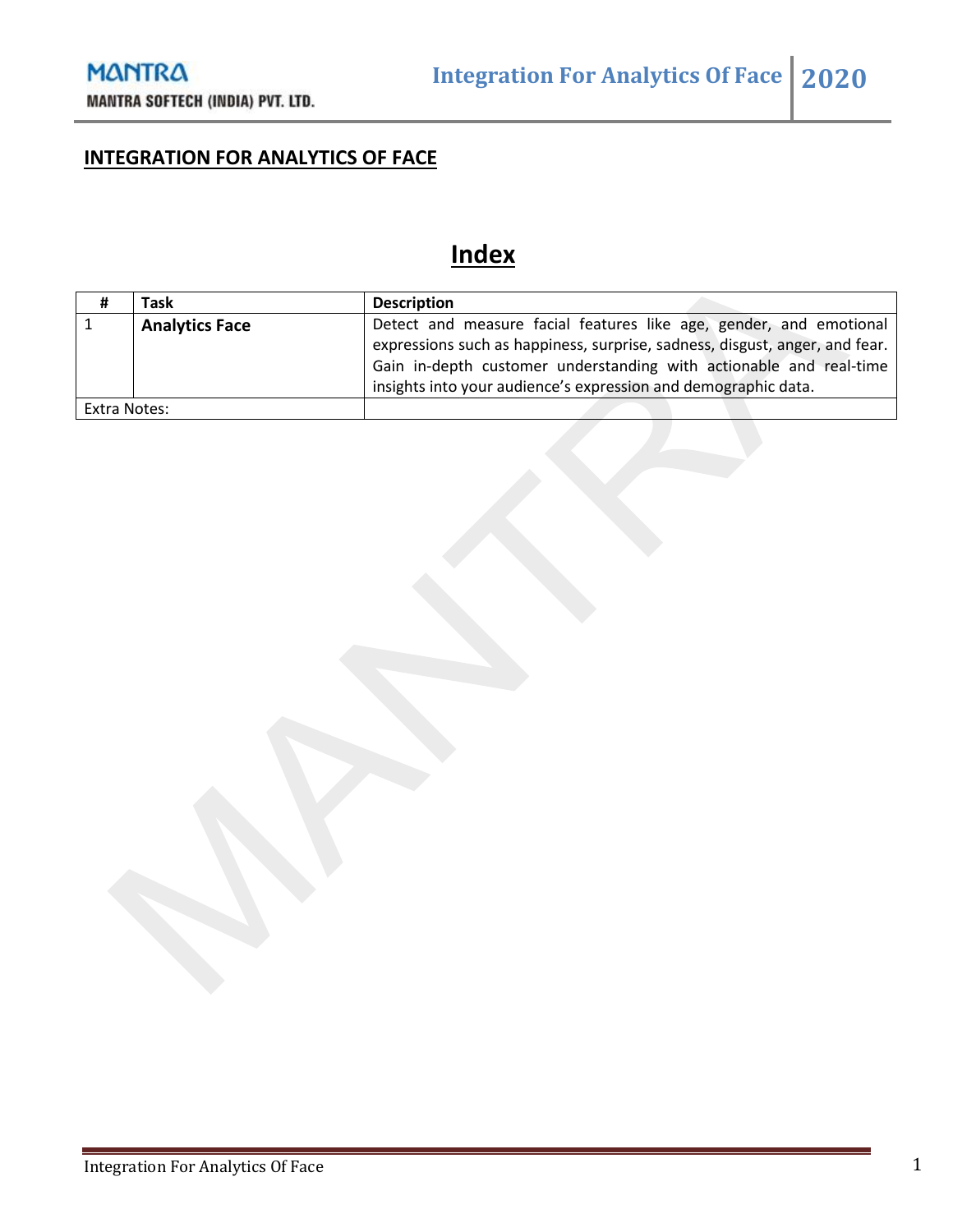### **SERVICE REQUEST / RESPONSE**

#### **Default Live URL:** --- faceapi.mxface.ai

#### Analytics Face:

| <b>End Point</b>                    | https://faceapi.mxface.ai/                                                                                                                                                                      |
|-------------------------------------|-------------------------------------------------------------------------------------------------------------------------------------------------------------------------------------------------|
| <b>HTTP Request</b>                 | /api/face/analytics                                                                                                                                                                             |
| <b>Method Name</b>                  | analytics                                                                                                                                                                                       |
| <b>Method</b>                       | <b>POST</b>                                                                                                                                                                                     |
| Content-Type                        | application/json                                                                                                                                                                                |
| Key                                 | subscription key                                                                                                                                                                                |
| Value                               | xxxxxxxxxxx (subscription key value)                                                                                                                                                            |
| <b>Add To</b>                       | header                                                                                                                                                                                          |
| <b>Request</b>                      | "encoded_image": "/9j/4AAQSkZJRgABAQAAAQABAAD/" (base64 encoded string of<br>image)                                                                                                             |
| Response                            | "faceAnalytics": {<br>"age": "20-30",<br>"gender": "male",<br>"emotion": "anger"<br>},<br>"quality": 0.956459,<br>"faceRectangle": {<br>"x": 145,<br>"y": 48,<br>"height": 153,<br>"width": 138 |
| <b>HTTP Status</b>                  | 200 (Body is not empty)                                                                                                                                                                         |
| <b>Request/Response</b><br>encoding | UTF-8                                                                                                                                                                                           |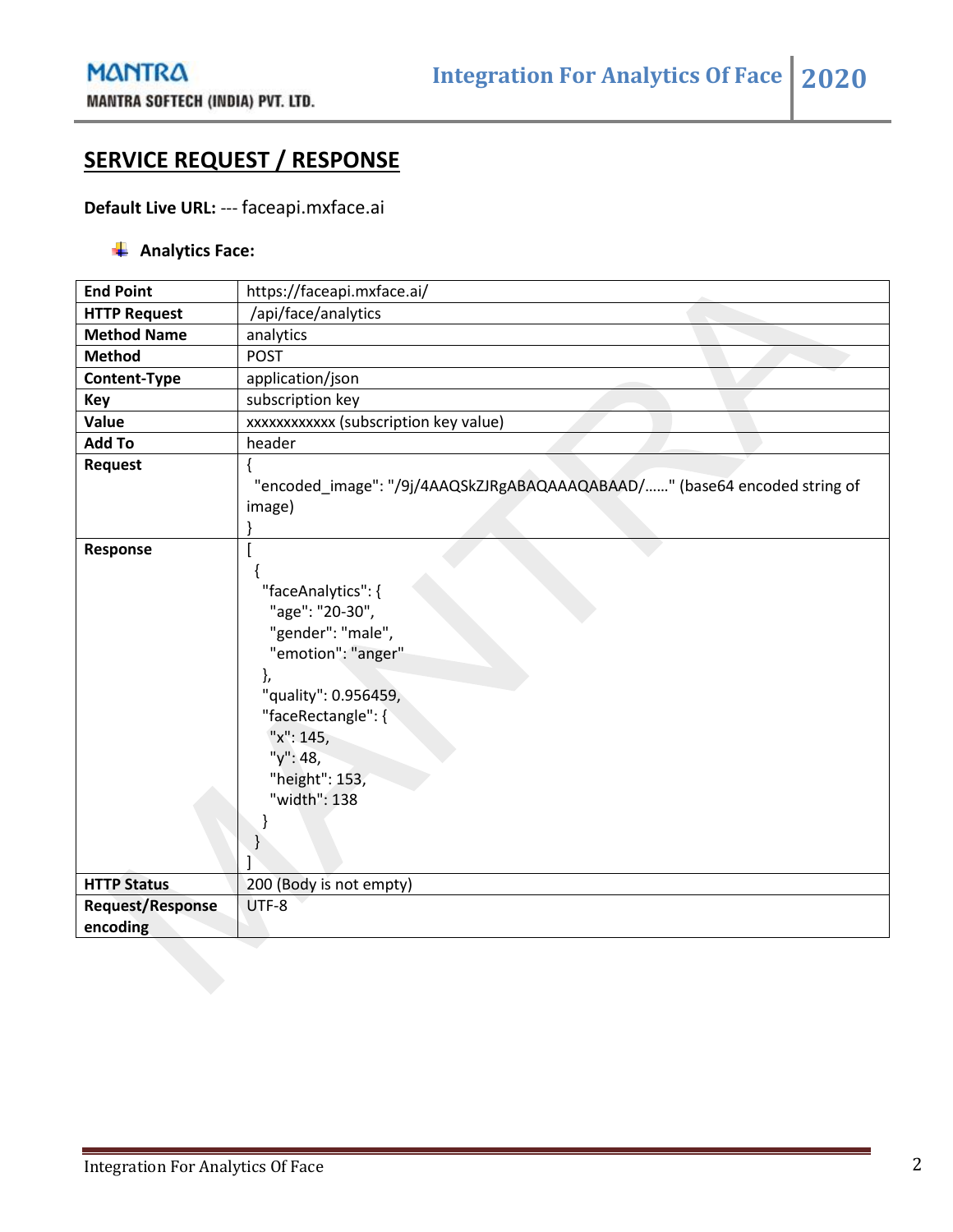## **Annotations**

| encoded_image | Base64 encoded string              |
|---------------|------------------------------------|
| faceAnalytics | Detect and measure facial features |
| faceRectangle | Rectangle of face detect           |
| age           | Age of face                        |
| gender        | Gender of face                     |
| emotion       | Emotion of face                    |
| quality       | Quality of image                   |
| x             | X co-ordinate of face              |
|               | Y co-ordinate of face              |
| height        | Height of face                     |
| width         | Width of face                      |

## **Base64 Sample Image String**

/9J/4AAQSKZJRGABAQAAAQABAAD/2WCEAAKGBXMTEHUTEHMVFRUXFXYYFXUVFXCVFRCYFRCXFHYVFXUYHSGGG BOLGXCVITEHJSKRLI4UFX8ZODMTNYGTLISBCGOKDG0OGXAQGI0DHYUTLS0TLS0TLS0TLS0TLS0TLS0TLS0TLS0TLS0TLS0 TLS0TLS0TLS0TLS0TLS0TLS0TK//AABEIAOEA4QMBIGACEQEDEQH/XAACAAACAGMBAQAAAAAAAAAAAAAEBQM GAAIHAQJ/XAA+EAABAGQCBWCCBAUDBQEAAAABAAIDBBEHMUEFELFHCYGRBIIYOBHB8BPRB0LH8RQJUNKCKRLC M2JZOUIV/8QAGQEAAGMBAAAAAAAAAAAAAAAAAQIAAWQF/8QAIXEAAGICAGICAWEAAAAAAAAAAAECEQMXEI EIQQRREZJHFP/AAAWDAQACEQMRAD8ARMRTUK+EUYCTHLNLDSIIQOMCG2PS17RPJIUOG9COSUFOAQSYQOV4TKTJZ 9BBHIIWI5OKW7NTI6QLE63EPW1GHECAK4KQHWPC3J6ND8+5WNCSADHYH64RQY4KKPBOPHP20A3IRJYYTKFDOK0FT M4A53WQAOAUQYJW4NWOZ/8AR5XW75QI8D2RW7R3R1XPKRSBMKJO0I1R0NIDUHMIJRUS3R9XVPTV3XBWOMAIXW BYQCZTHG9TFC1CQE404UT7SVL/AM1P1WGE0BXN65MUWFDKWOJ0JIALGKUG69RYJFLSVRXBXYXSFUGXRPO0RXGIRIN 5TYBNZQLSGQAG95HCN2OANVLDRRAZVFHW6Y1/YAFQJC4A11XCQ1HMKENJQXDUUZ/SW2/TIOOQSMCHVF7OAZBRTFF D03OU0ALOMXQ+RWMOQE7J/TW/FP/MHYC1/UAJBMOO3IIDQ0/QGRGPL7JBCMTHATLDU4WBYI4Q4Y7W5OC01BVC GXWUOHZ4OZ4HYUY0FOVL3UN2H03FBJZS+HN2THQY7WYFPDITCTUM2KBZTWQFDMLYHESTOETCYUSAK4EOELNFAQC XFVY8VBECRGKM26DQGAERGY5AQVHZMRZZLK5POKL6JPTOQLMGL369STYYUXQWA/U3REMST839GSSQ4IIJTFEE2BU MV9STFC2HY7TYPXLMIRYVU4L3KSQUTTEWGQKZ34UD+W+FLIMDJAXOMBJXOAQL3BX2GEZX+XWZBJ4Q3SUSO1FSFQ5 ABEK1FF/K2VDN3HYF5MKJUI7IB7ZS4BEMGQ5XRXEJPC0BPWVXSQMH6RE8+LBXOOAZJ81PGMHOAXAKWDAAX4K4DCK CKVFNAT3HG3JT37VHKLMLW1OHG/CG4K57H9KB9AOIBDQ6TAAMY4MU7KVLQRHOSZAW0AIBO25QBXEM9VLEQ9EJTNM 1IH+NFENTMMMI4RRS9DNLMCBWTF3QCHDOO4C7KKM27LACCBPBIAUA03A46+XUZO3TZ1MFXFKCWYJQMUACQ41M9 U7WQPRAJLBOTBXDUKC7HRUJPMNVXW1TLW3ZKVSYE4D8O3GD2UEQGISCN42GW6FQMSWGAPBQE8KH+OUOELFHW SU9ZCQDRNZ3B9Y9D6YVG7EDDYRHVRCURLRKEJC1RHRDPHDXGZ91PKR69X5/TOYIYO33CAHRATRNS4EJVD58ZMIBRH VPTYKCXBS4IPLNW3GYSZMBYEYWZQNWK8AH7Y04BK8+MCQYIMSBTAONRT9+SSOJJQRDX5VWT5MOUSBJLZJEL1JO6DR 63L7IYTHFMK5FYZKON2UTL0HXOFDVBJKLXT6FM6MPBVXJ63WB4DUNGQMFSCOPRU1COFTO5UA10RGVS5PNSGBPC5Y HVRLE4PSNTIKLGMQOJWEG1TCUIQBAPHPHH7RTKL+J4L0TPN+DFNYPCOONYHGRAOJ7UGJT127QUWHIAME8BN3NGLZV OKH+PCUPAC8T0/3BDMIAXLQVALABTSHP32LCXBMIAOLNHLOMHXOJQJ5K+MI58AOVCZTOWB1PMTVA6XQGM+GQXY U+E6BDFC4LXNSBA7BMR6KNGOLGK61SAU6GFCO+GX0S1ANGXCSUTWLUTUQAFVA7RRXBSHH7DUVOLGFLO6WC/WBC1 5AAABU4DDMQOXZBJO252/ZHANKYTX50SUAQ8YNJOFBA+FQ1JO0ADAGINYYSZMUWMHOR08RQ8AN0BRC+Z57LEB0I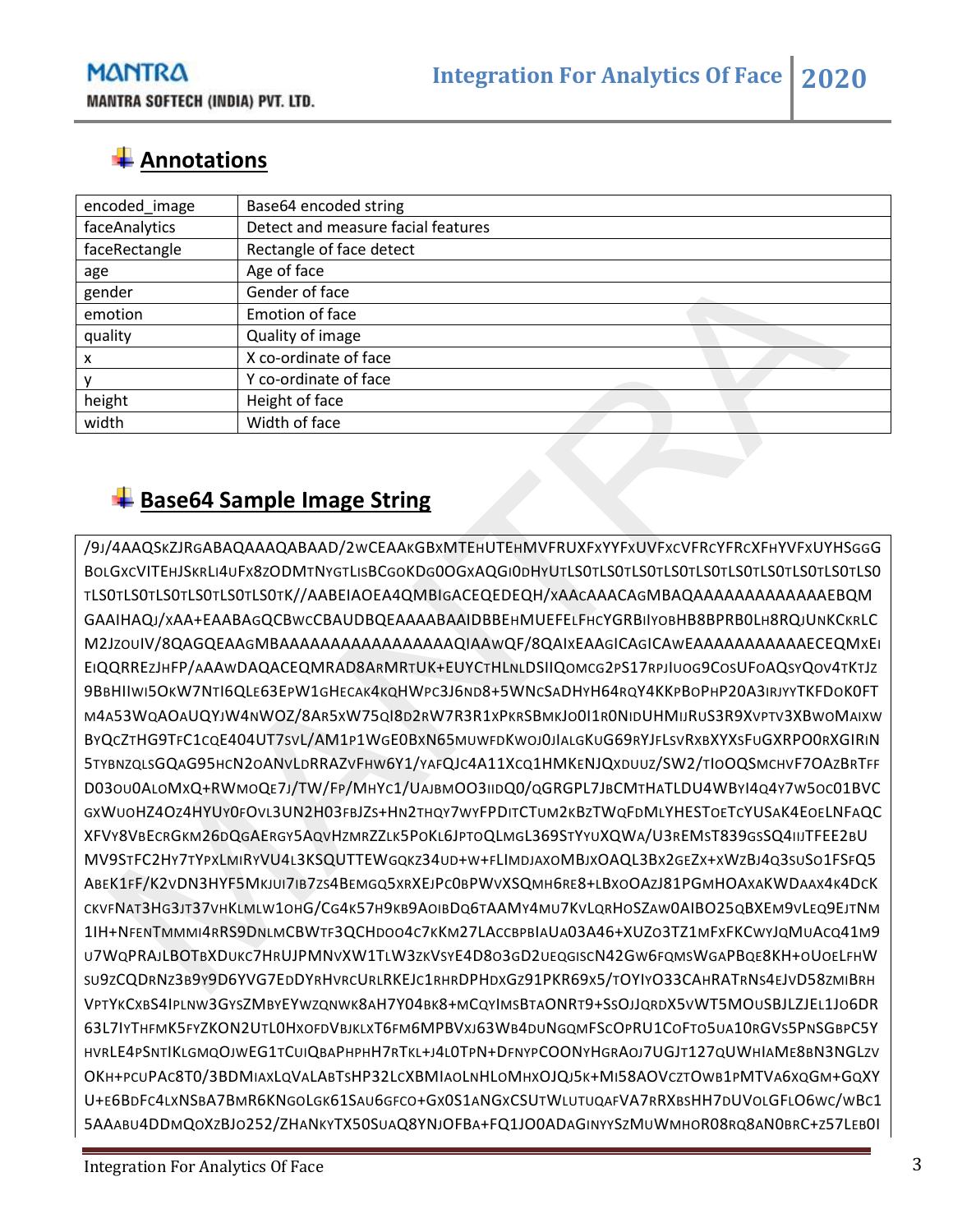DIOB+/3VF5POTWI56+NQ4GJHX1WHMHMQRVHURHO6LC21LBC+DELMDE1YOFIORKK8LA3TBW+4XMRTTVY5OEZKHTNI RZUCVPEHVIG8RIOWYTQAZU4NHSWSXWE3N8+FARKYPG00FB5APOXCT9X4OMYHTAXQX2YWVEH/PKVUJHPQKFRRG2O 4OSUCWYGS4YZ5UYPLCOYOMEJ49CFMHWKUY79V1JVTIN7TANEYJJKXAEDN9RELOIDVQMETUOPCHJM/4WUQM8LWPC 2O74F6+BI7US4XYVJTVOZSTML0NPL3DC1LXVQUNLSJ4TKKZHIUICUBWX1LRKBL9IXARPQOD+APWGPWWUWSI8UQXW 8UAXUYGJIFQPZLXG0UHPWAMQIZNY40FG0KWI6G0HM4NL0V6KIX7QDKK0Y64GNBNGBN1HRDLCQVL+NDGK9GOA0YKEB VNKTZMLQNAGIS0ZVZCUOIMTEC44CTOKHDHBNSK5DL9GR7LDWKSBFLGEFT9KXO6WL3WHWWAYJ3BBZWKSNZ9GSA 4/8ADUJMCADQMSZM/TAADROOYWRUGQURKN4NDGQ0GE4UPI5NY3KH/TBHMC0M+PS1ANM/BYEFJS9AD5U3SYNQ8 YWF6LKQ5K5AGKMK7EFOXRXTZXDR8SAKUWDYTMYMARVLS2RRHPGAR2EXS0RSNCOE0YD7FJZVQ+0C1DNMUESWB SSKOZZ+INAEEAW34QRAT0BBEMPMS7HPYFQABVDTOJXC0OOPUCUFJHPJSYCW6RX3TA+HPY8LTPW9UV8UN3UFR9KR PKFQKGJUNLYR6KCWCHNLA1B25EDPJBOTUJWJBONOICXZUUXASRXZUWPKK9UXLUYNQW0HLBJ+YXWBDZDY9FJTTIE UJ4H7+6YVFO0ZHQQDJSNPEHOJORAT86QVSMEJX06YE6TEMVAKW515WJKIEWYNEWIA1GTU7JRZ5P7K0GWIAID8ZB TJQN0IUE0XBM+QSWFRWKDE7EGJRCRRXQ7WQEE1WQCJRLF8FD82PDMX++4JH6/SM2KYVDA2+1YQ9EIUCB9VVIQIKA YQKAA9QBZCHKKACPNHY9APZWUL86ZKLRVTQDU8KPKG1PDD2RCQACCMTB+VFEZEL2SGQ61FTKM9NJKYCRXJCCT0CN NPOAXOFMAEYR8WQKEEKVYR+YDGDJKBU9FC9BANRF5U9KL0FKVISUKAH0DQARPOVS1Y40GYQLKBNYMJEQYNESXIRF LNOATG1BHQ9ONBZPQLC1SBE0QOLGCDU5VRS0LWTLBYRUSNZETURQUZKFAKQPXQQI1+Q+NJDX0/IWNLY3TMUWVKSXP 0UZ4+YKBOIOCMHUP386QZZRHYP3CEJUQG8AV439UQDTZTZGXVALMOBLXFP2WV00Q/WZVC+KOLBCVNKRD2EMQCH4 EQOZQ4KL+TLS0EYOKMIWGMKNHTPYBKEBPAZRRH5OZDV0ZW7JJIWRKORARZOYFMVJHNINRH9ALFN1FI08MNZUWTAUK M2JUUVSOFG7M/NM+S6CY2WXVSXASIC5RGKDZDJZK0ONG80XMTXVG259VZLNN1N0RAQ1M0B+JOVRC0GDLCGJYI5 2B1RSP5QPYG58TL1UYIHRA9B8+WQBAXHKK2FYTTSJIIA2P3DZI/WGRWJ4DSN/3QHODTYKGWPQCKJZTBRTKEFPRLJJWX S6B2S0DGSFE4DWI1QUF6KGTCVGEJUQ3FAVE5OYJOWFAK6WO4JFFIU5N6RFMEKUELMX8DOWVG13SMUN2TIDXWZTB DROZF8QVCUM0FPLSQWTJKAQTKNRLRLBXUD3IOBNAWVJUSNB73HCTMYDEHVTSHAD4QIBB77+SQR5ICMDRUSA7BQ DIAPKJJ1OTGMZYFQ1CFY/TNDA6RM5EHYVWK+YMYF+O8DCTRHLSS7T3ZGJDAXB1DTVSM8ST8MTHOY3UJCADVIHYBXXM LHYU7OVNDB89KDCFBGQETLATGDOLGVO6QTOIDS/W5G+QQDAOCSEHYN5DTVU+YRYAILAALE5SQRKAXFVI1CQBMT2SV MCVFQQINWFQEYOCM+QVI1+MSR4JALYAOG9JUTTB6JLDFKL0K/VHCPXHYXUXL+NCUM65DL4R7+6GKWX1JHEG47FNS TBO0A/3HMSV5LM7TP6Q32DA+6UZYJNYVJO00HDYB8OO48AXAZWJE7SBFDZMXQ0WTUUG5UFVQKUAG50QEEHKLC MTGY+TQDD7LOHZNROALGVRDIUX8JREGI6HLAOIO4WPYIZYBS2Y4QH1KRQXOWFKU0H25K4RO+MCQAARQXH/1FKK7T S829UPCIADIC6BBAYRQ7IAS8QPATHQHNCFC4A3ADLAQKI3SK21PFUJ9VPF35NJEWGNFFS8ABHBRQ3NCDST1C5OZRSZZ TQWTQT1ADDAF3V1I6LARHRBFBTJSUOV+K+XJLG1OIHGCWVIFC4U/NJXTYH10LCCR7LJLYTQE7BGNEFJNHXCBQWSTAQ LI0PPGPWSQCH61INKEHZJJOYNZ6BUWHU7FU7FL4DDEKWTG03JOWDENCEKIDVYLDQWOD31NG4NRXCG4LLNLSL5GG ORE+OHAW2OADQM/P3ONAK7RTBDSGI4ZOGA9J2NLML51A6OBBSGGMV3VKYL2VZNLUSYQPXAHHWZEGVHNFJZ1GPJ OZVSDI0ILHQKEYC7UAPFNGNEEBMRF4UI/PQWHUYJOAI+O4TYBWW3BCSXOKXL2C40G3VIKUTVW89YE6TR26R9X+HZV P7VYPZHDBEAJI0/P5QUZWBGSMQDCAPUDQRO6MS12YGIL+FUFOM+HOLHDF6HK6VAN1VT5O3RLVX9FJLOWOY6Y5QKI YHAQLJZKOSMUGLZCBLGV9GSWZV7FQKKR6DIVOHCXBONQFIB+QSVGERVMM1WGDVWPM5CSCTQ/OVVY9I2ATSH6K TTOQ4MVL7RQ4L0AY6F026T9P8HGT66ROQB1X9VFGUABFDST1G3IT0W8QDVYMBEAZ/LKFQ+JVXO0+9LLKC5O79UIEP DSHYGX/LGNMROKFGOFQOWUT+QXX6A6YY32DBLXR5EHVQZ2NGITAGKR18QCMPVRE0TIUXBSGB8CEFBC44KXGVGXA ICBKGK/SNR0HVKYMRIMSKLRXVREO26ZLSEN0TRM2SX8HHENL2OYW0ZQIZXZKOHBTWI4FLTCWQS/HWKCR+QVY1XXCM DL2ROGRHTSOO0CZKX4LYBDREAWSEB/WI53BUKHAW/PMS7V+IKSP4SM4JWTJ5I481W6UFCJARCEJPMXKEW+7UHEPNK UZO9TD0PMOJLUFXIITHTW6C6P3OPWY5YUHUJGITWIK0YZUUOIW0YLBNETKPR7IXUSGYXU8Z6DIFVOHZRJGIXELEKFPN MOTTAA8H8KR0D1SELEVT6HO9OHVGBB6390HJGZJX+EI7CVGWFHIRXVIPS/STNIUU0BIPZBX/2G9AU90PM+L/EEIATJXA OBMPQWR8WKXXCSGRNVVW8JFYG7L0AVCUT/AIBX/WCWRSK6HJXBLFLQTOLJ7GHZACIG5LOCRSIKMJIKOHBNHCR5LOXU CWMKKZH1NGFL1GD1RCIRGOGXQ3OMMSMFAXRABEQHBOQK2ENBDXHAKUVUTLM+CZIPA7YT1O16WZ1N93ZX2WS